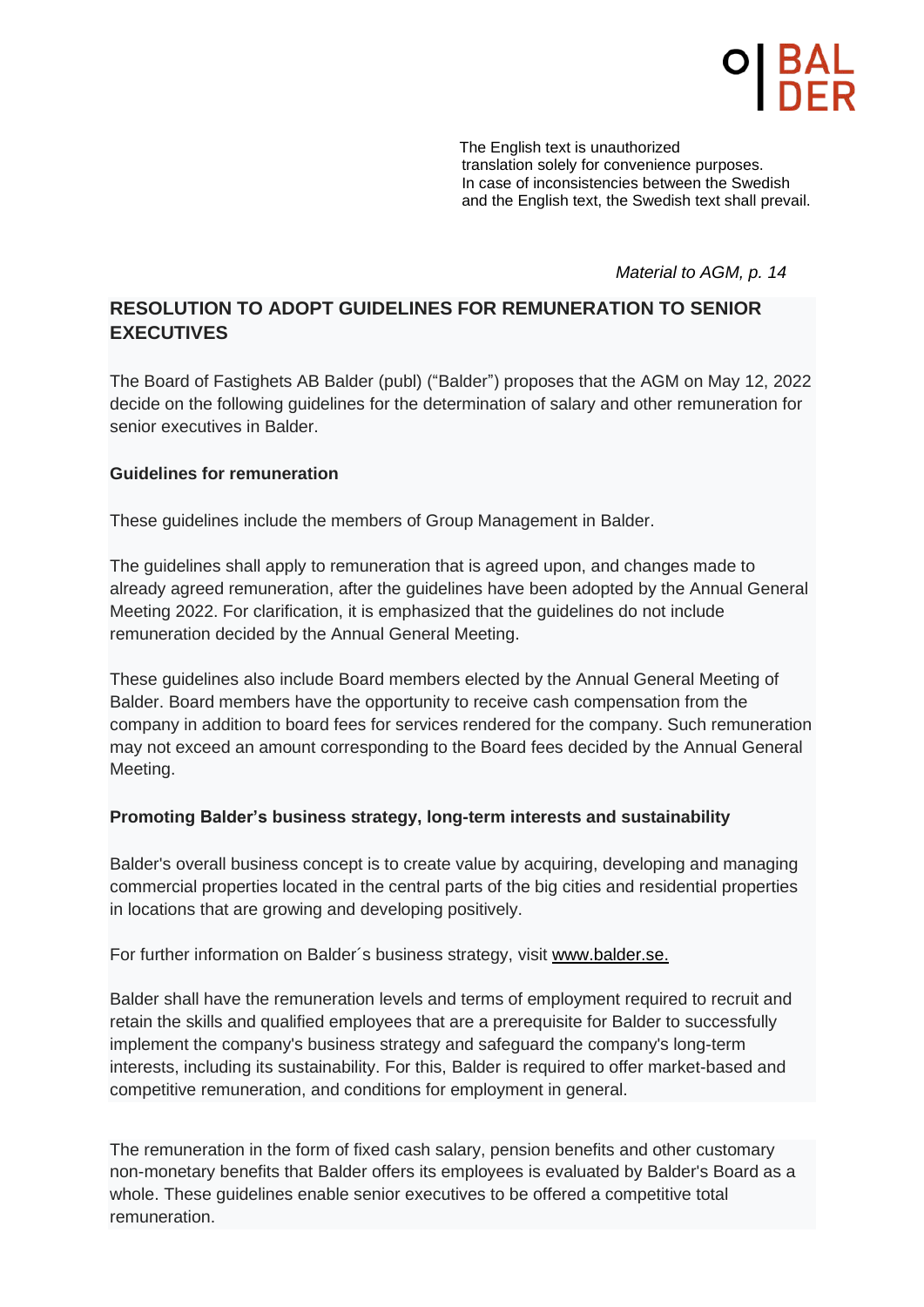To date, the company has not established any long-term share-related incentive programs.

#### **The forms of compensation etc.**

The remuneration to the CEO and senior executives shall consist of fixed cash salary, pension benefits and other customary non-monetary benefits.

#### **Fixed cash salary**

Each member of Group Management shall be offered a fixed cash salary that is marketbased in relation to the degree of difficulty of the work, the manager's experience, skills, responsibility and qualitative performance. Fixed cash salary is generally audited annually.

#### **Variable cash compensation**

No variable remuneration shall be paid.

#### **Pension**

The CEO shall have a defined benefit pension agreement and the other senior executives shall be covered by defined levied pension plans. The pension premiums paid by the company shall amount to a maximum of 35 percent of the CEO's fixed annual cash salary, while the pension premiums for the other senior executives shall amount to a maximum of 25 percent.

#### **Non-monetary benefits**

Other customary non-monetary benefits may include, for example, health insurance, life insurance, health insurance and car benefit.

#### **Termination of employment**

In total, redundancy pay, and severance pay shall not exceed 18 months. When the employment agreement with the CEO is terminated, a mutual notice period of six months applies. In the event of termination of the employment agreement with the CEO by the company, 12 months' severance pay is payable which is not pension or holiday pay based. For others in the management group, a mutual notice period of six months applies. No severance pay is payable.

#### **Salary and terms of employment for employees**

Balder has set up a remuneration committee that prepares the issue of guidelines on salary terms of employment for senior executives. In preparing the Board's proposal for these remuneration guidelines, and in evaluating the reasonableness of the guidelines and the limitations that follow, salary and terms of employment for the company's employees have